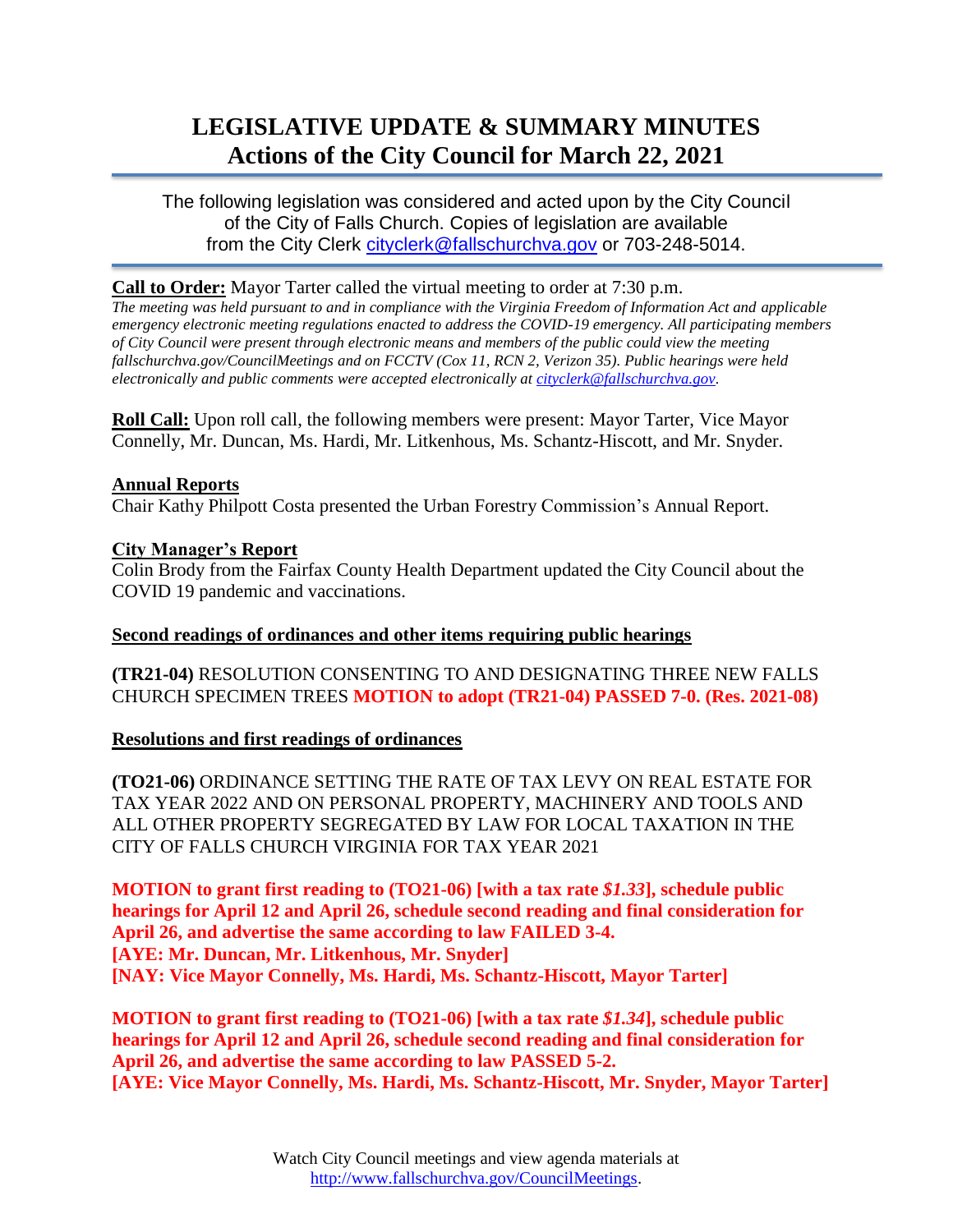### **[NAY: Mr. Duncan, Mr. Litkenhous] [Mr. Litkenhous asked to change his vote to AYE after the motion was passed.]**

**(TO21-04)** ORDINANCE FIXING AND DETERMINING THE BUDGET OF EXPENDITURES AND REVENUES AND APPROPRIATING FUNDS FOR THE FISCAL YEAR 2022: GENERAL FUND; SCHOOL OPERATING FUND; SCHOOL COMMUNITY SERVICE FUND; SCHOOL FOOD SERVICE FUND; CABLE ACCESS FUND; SEWER FUND; AND STORMWATER FUND **MOTION to grant first reading to (TO21-04), schedule public hearings for April 12 and April 26, schedule second reading and final consideration for April 26, and advertise the same according to law PASSED 7-0.**

**(TO21-05)** ORDINANCE FIXING AND DETERMINING THE FY2022-FY2027 CAPITAL IMPROVEMENTS PROGRAM BUDGET AND APPROPRIATING EXPENDITURE AND REVENUE FUNDS FOR THE FISCAL YEAR 2022 **MOTION to grant first reading to (TO21-05), schedule public hearings for April 12 and April 26, schedule second reading and final consideration for April 26, and advertise the same according to law PASSED 7-0.**

**(TO21-07)** ORDINANCE TO SET THE STORMWATER UTILITY BILLING UNIT RATE IN ACCORDANCE WITH CHAPTER 42, ARTICLE VII OF THE CODE OF THE CITY OF FALLS CHURCH, VIRGINIA **MOTION to grant first reading to (TO21-07), schedule public hearings for April 12 and April 26, schedule second reading and final consideration for April 26, and advertise the same according to law PASSED 4-3. [AYE: Vice Mayor Connelly, Ms. Schantz-Hiscott, Mr. Snyder, Mayor Tarter] [NAY: Mr. Duncan, Ms. Hardi. Mr. Litkenhous]**

**(TR21-07)** RESOLUTION APPROVING THE ACQUISITION OF APPROXIMATELY 0.33 ACRES OF LAND FROM THE FALLS CHURCH CITY SCHOOL BOARD TO THE CITY OF FALLS CHURCH (BEING A PORTION OF REAL PROPERTY CODE NUMBER 51-221- 008) LOCATED AT 7124 LEESBURG PIKE AND AUTHORIZING THE CITY MANAGER TO ACCEPT A DEED OF CONVEYANCE, AND EXECUTE THE DEED OF RESUBDIVISION AND SUCH OTHER DOCUMENTS AS MAY BE NECESSARY TO COMPLETE THE TRANSACTION **MOTION to refer (TR21-07) to the School Board and Planning Commission for review and recommendations to City Council PASSED 7-0.**

### **Consent items**

**MOTION to adopt the Consent Items PASSED 7-0.**

### APPOINTMENTS

Reappointment: Anne Norloff - Human Services Advisory Council - 03/01/21 – 02/28/24 Reappointment: Cinda Rose – Historic Architectural Review Board - 02/01/21 – 01/31/25 Reappointment: Jon Ward – Environmental Sustainability Council - 03/01/21 – 02/28/23 Reappointment: Michael Trauberman – Environmental Sustainability Council - 03/01/21 – 02/28/25

Reappointment: Stacey Evers – Environmental Sustainability Council - 03/01/21 – 02/28/23 Reappointment: Andrew Crawford – Environmental Sustainability Council - 03/01/21 – 02/28/25